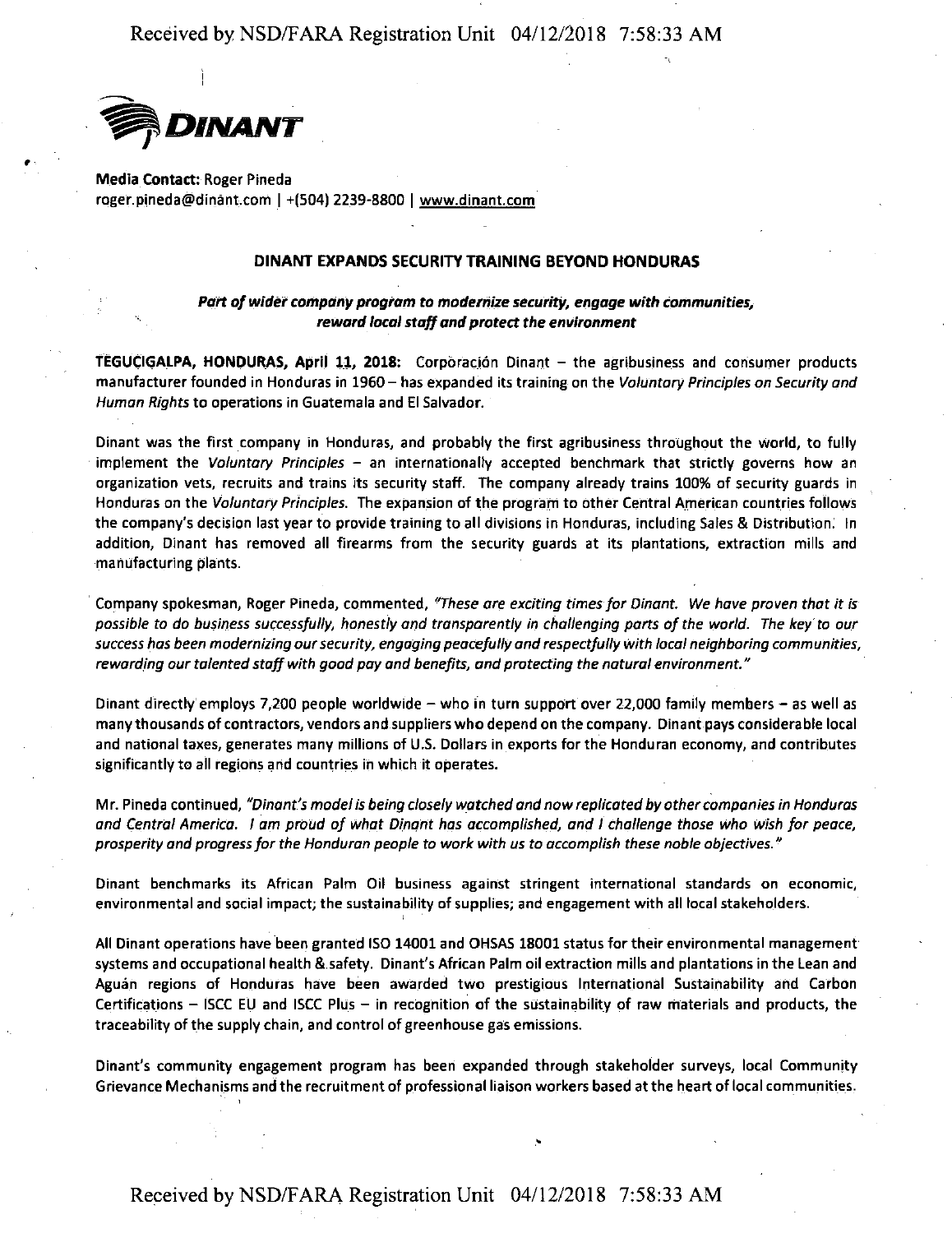For 9 years running, Dinant has received the prestigious *Empresa Socialmente Responsable –* or "Socially Responsible Business" - award for its outstanding commitment to local communities.

 $\overline{a}$ 

Furthermore, Dinant has consistently engaged energetically, peacefully, and transparently with those who hold different views in the belief that common points of mutual interest can be found. The company invites all interested parties - including its critics - to visit its African Palm plantations in the Bajo Aguán region, as well as the rest of its operations sites, to see the results of the extensive resources that Dinant is investing in modernized security, community engagement, and environmental management.



Roberto Rosales, Dinant Security Manager in Guatemala, successfully completed the company training program led by world-renowned security and human rights expert, Charles Mcfetridge.

**For more information, visit www.dinant.com.** 

'

This material is distributed by Tricuro LLC on behalf of Corporaci6n Dinant. Additional information is available at the Department of Justice, Washington, DC.

**•••END\*\*\***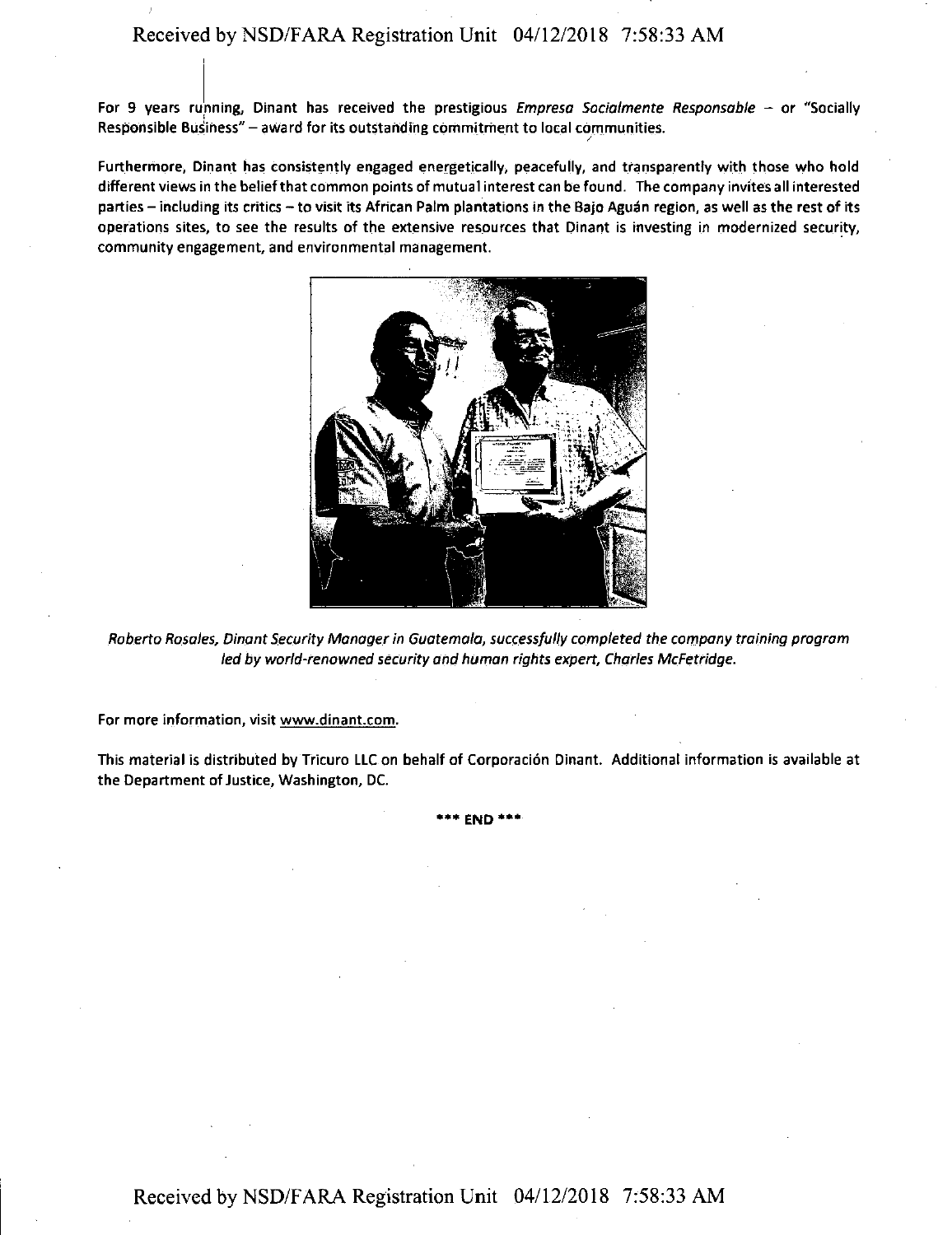

Contacto de Prensa: Roger Pineda roger.pineda@dinant.com I +(504) 2239-8800 I www.dinant.com

## DINANT EXPANDE ENTRENAMIENTO DE SEGURIDAD MAS ALLA DE HONDURAS

## Como parte de un programa más amplio de la compañía para modernizar la seguridad, involucrar a las comunidades, **recompensor ol personal loco/** *y* **proteger el media ombiente**

**TEGUCIGALPA, HONDURAS, 11 de abril del 2018:** Corporacion Dinant, la agroindustria y fabricante de productos de consumo masivo fundada en Honduras en 1960, ampli6 el Programa de Principios Voluntarios en Seguridad y Derechos Humanos en sus operaciones de Guatemala y El Salvador.

Dinantfue la primera empresa en Honduras, y probablemente la primer agroindustria en todo el mundo, en implementar completamente las *Principios Voluntarios,* un punto de referencia aceptado internacionalmente que rige estrictamente la forma en que una organización investiga, recluta y capacita a su personal de seguridad. La compañía ya entrena el 100% de las guardias de seguridad en Honduras en las *Principios Voluntarios.* La expansion del programa a las otros paises centroamericanos se debe a la decisión de la compañía del año pasado, proporcionar capacitación a todas las divisiones en Honduras, incluyendo Distribucion y Ventas. Ademas, Dinant ha eliminado todas las armas de fuego de los guardias de seguridad en sus plantaciones, plantas de extracción y fábricas.

El portavoz de la compaiiia, Roger Pineda, cementa: *"Estos son momentos emocionantes para Dinant. Hemos demostrado que es posible realizar negocios de manera exitosa, honesta* y *transparente en partes desafiantes de/ mundo. La clave de nuestro exito ha sido la modernizaci6n de nuestra seguridad, la participaci6n pacifica* y *respetuosa con las comunidades locales vecinas, la recompensa hacia nuestro personal talentoso con buenos salarios y beneficios, y la protección del medio* **ambiente".** 

Dinant emplea directamente a 7.200 personas en todo el mundo  $-$  que a su vez brindan apoyo a más de 22.000 familiares  $-$ así como a miles de contratistas, vendedores y proveedores que dependen de la compañía. Dinant paga impuestos locales y nacionales considerables, genera millones de dólares estadounidenses en exportaciones para la economía hondureña y contribuye significativamente a todas las regiones y países en los que opera.

El Sr. Pineda continua, *"El modelo de Dinant estd siendo observado de cerca y ahora replicado par otras campanias en Honduras y America Central. Estoy argulloso de lo que Dinont ha logrado, y desafio a quienes desean paz, prosperidad y progreso para el pueblo hondureiio, que trabajen con nosotros para lograr estos nobles objetivos".* 

Dinant compara su negocio de aceite de Palma Africana con los estrictos estándares internacionales en relación con el impacto econ6mico, ambiental y social; la sostenibilidad de las suministros; y el compromise con todas las partes interesadas locales.

Todas las operaciones de Dinant han recibido las certificaciones ISO 14001 y OHSAS 18001 por sus sistemas en la gestión ambiental, seguridad y salud ocupacional. Las plantas de extracción de aceite de Palma Africana y plantaciones de Dinant en las regiones de Lean y Aguán en Honduras, han recibido dos certificaciones internacionales de sostenibilidad y carbono - ISCC EU e ISCC Plus - en reconocimiento a la sostenibilidad de materias primas y productos, la trazabilidad de la cadena de suministro y el control de las emisiones de gases de efecfo invernadero.

El programa de relacionamiento comunitario de Dinant se ha ampliado a través de encuestas a las partes interesadas, Mecanismos de Reclamación y el reclutamiento de colaboradores locales que sirven como enlace entre la comunidad y la compañía.

Received by NSD/FARA Registration Unit 04/12/2018 7:58:33 AM